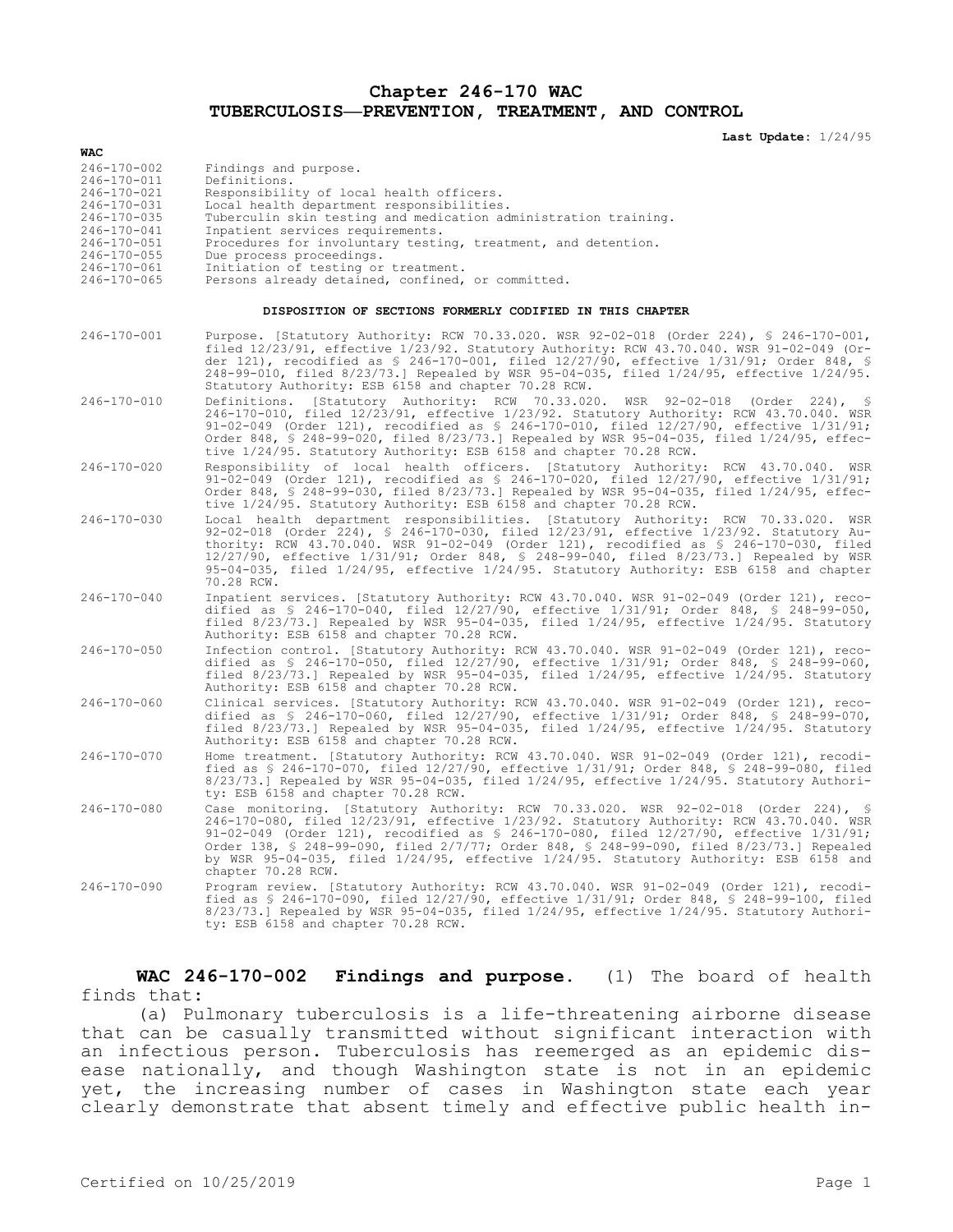tervention in individual cases, the residents of the state of Washington are at risk of being infected by tuberculosis.

(b) In order to limit the spread of tuberculosis, it is essential that individuals who have the disease are diagnosed and treated before they infect others. Diagnosis requires a variety of methodologies including skin tests, X-rays, and laboratory analysis of sputum samples.

(c) A person with infectious tuberculosis who does not voluntarily submit to appropriate testing, treatment, or infection control methods poses an unreasonable risk of spreading the disease to those who come into the infectious person's proximity.

(d) Although the recommended course of treatment for tuberculosis varies somewhat from one individual to another, at a minimum, effective treatment requires a long-term regimen of multiple drug therapy. Some drugs are effective with some individuals but not others. The development of the appropriate course of treatment for any one individual may require trying different combinations of drugs and repeated drug susceptibility testing. The course of treatment may require as long as several years to complete.

(e) A person who begins a course of treatment for tuberculosis and fails to follow the recommended course through to completion is highly likely to relapse at some point into infectious tuberculosis. The person will most likely then be infected with what is known as multiple drug resistant tuberculosis, which is more virulent, more difficult to treat, and more likely to result in fatality. A person who is infectious with multiple drug resistant tuberculosis poses a significant risk of transmitting multiple drug resistant tuberculosis to other persons, unless appropriate treatment and infection control methods are followed.

(f) Multiple drug resistant tuberculosis is a significant element in the epidemic that is being encountered nation-wide, and effective public health interventions are necessary to prevent that epidemic from developing in or spreading to Washington state.

(2) The following rules are adopted for the purpose of establishing standards necessary to protect the public health by:

(a) Assuring the diagnosis, treatment, and prevention of tuberculosis; and

(b) Assuring that the highest priority is given to providing appropriate individualized preventive and curative treatment in the least restrictive setting.

[Statutory Authority: ESB 6158 and chapter 70.28 RCW. WSR 95-04-035, § 246-170-002, filed 1/24/95, effective 1/24/95.]

**WAC 246-170-011 Definitions.** Unless the context clearly requires otherwise, the definitions in this section apply throughout this chapter.

"Case management" means a comprehensive, ongoing identification of needs, including the need for any medical, social, educational, or other support services; the development and implementation of a detailed plan of services and related activities; use of community linkages; and advocacy for the client performed in a prescribed, accountable manner.

"Confirmed" or "confirmed case" means an individual who has a positive bacteriologic culture for *Mycobacterium tuberculosis* complex or a suspected case that shows response to an appropriate course of treatment.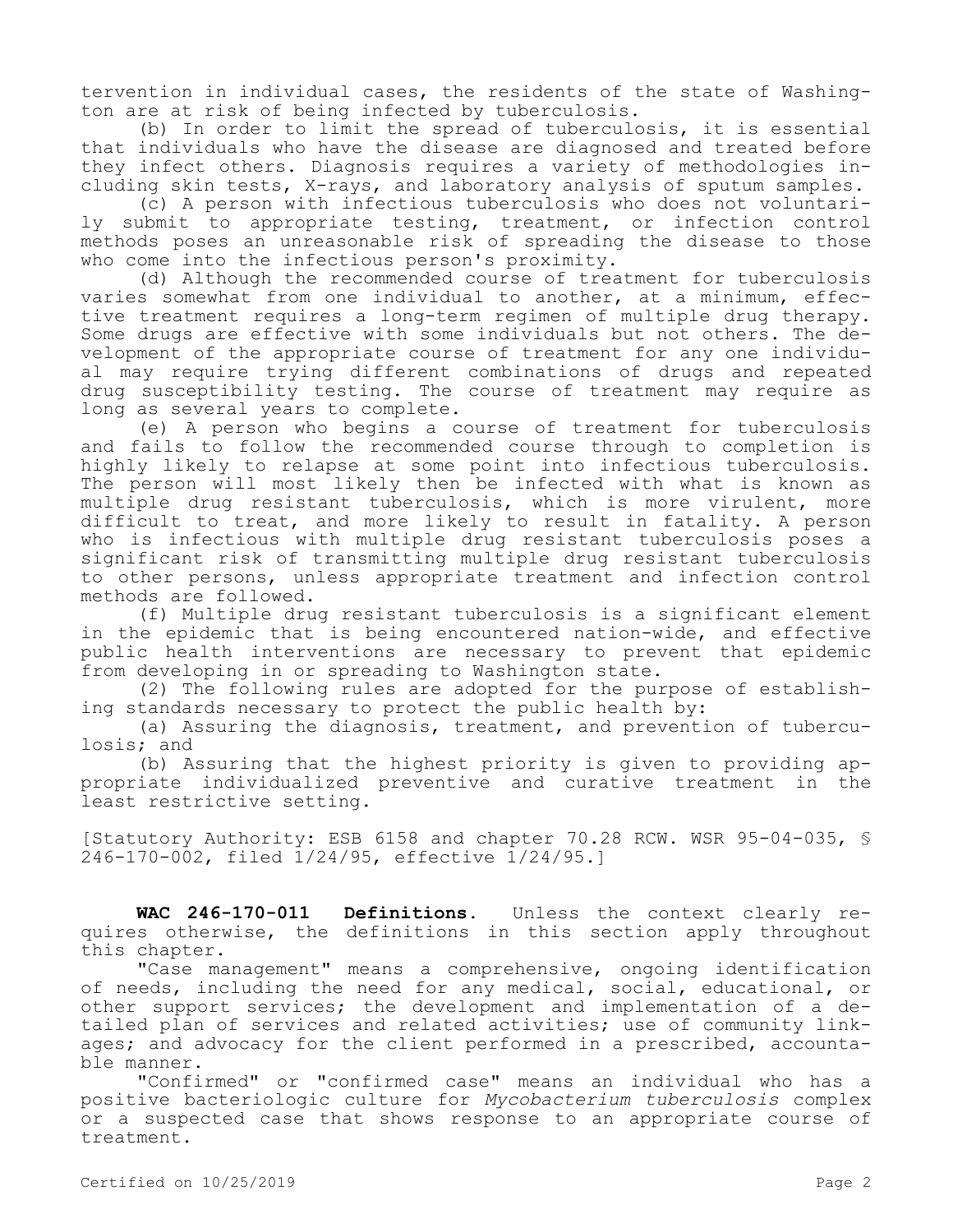"Department" means the department of health.

"Detention" or "detain" means the act of restricting an individual's movement by confining the person.

"Directly observed therapy (DOT)" and "directly observed preventive therapy (DOPT)" mean providing oral medications to patients and observing ingestion of medications by patients.

"Infected" means an individual who has tubercle bacilli as identified by a positive tuberculin skin test, but is not capable of transmitting the organism to another person.

"Infectious" means the stage of disease in which an individual transmits viable tuberculosis organisms into the air.

"Inpatient" means health care furnished to an individual who has been admitted to a hospital.

"Outpatient" means health care furnished to an individual who is not an inpatient.

"Personal protective equipment" means respirators and other equipment as required by the department of labor and industries.

"Prevention" means the interventions that interrupt the spread of tuberculosis, either within an individual, within the population, or both.

"Preventive therapy" means either treatment to prevent infection in an uninfected person or treatment to prevent disease in an infected person.

"Primary health care provider" means the person who assumes the day-to-day medical care of a tuberculosis patient.

"Suspected case" means an individual with signs or symptoms suggestive of tuberculosis disease prior to confirmation.

"Treatment" means a course of long-term multiple drug or other appropriate therapy prescribed for an individual with suspected or confirmed disease in accordance with accepted medical practice and current applicable national and state guidelines, and may include preventive therapy.

"Tuberculin skin test" means the introduction of purified protein derivative (PPD) by the Mantoux method.

"Tuberculosis community health worker" means an unlicensed person trained to perform tuberculin skin testing, directly observed therapy, and directly observed preventive therapy and working pursuant to chapter 70.28 RCW as part of a program established by a state or local health officer to control tuberculosis.

[Statutory Authority: ESB 6158 and chapter 70.28 RCW. WSR 95-04-035, § 246-170-011, filed 1/24/95, effective 1/24/95.]

**WAC 246-170-021 Responsibility of local health officers.** Each county, city-county and district health officer is responsible for the control of tuberculosis within a jurisdiction. Each health officer shall act as or shall designate a physician to act as tuberculosis control officer. This individual shall coordinate all aspects of the prevention, treatment, and control program.

[Statutory Authority: ESB 6158 and chapter 70.28 RCW. WSR 95-04-035, § 246-170-021, filed 1/24/95, effective 1/24/95.]

**WAC 246-170-031 Local health department responsibilities.** (1) Each local health department shall assure the provision of a compre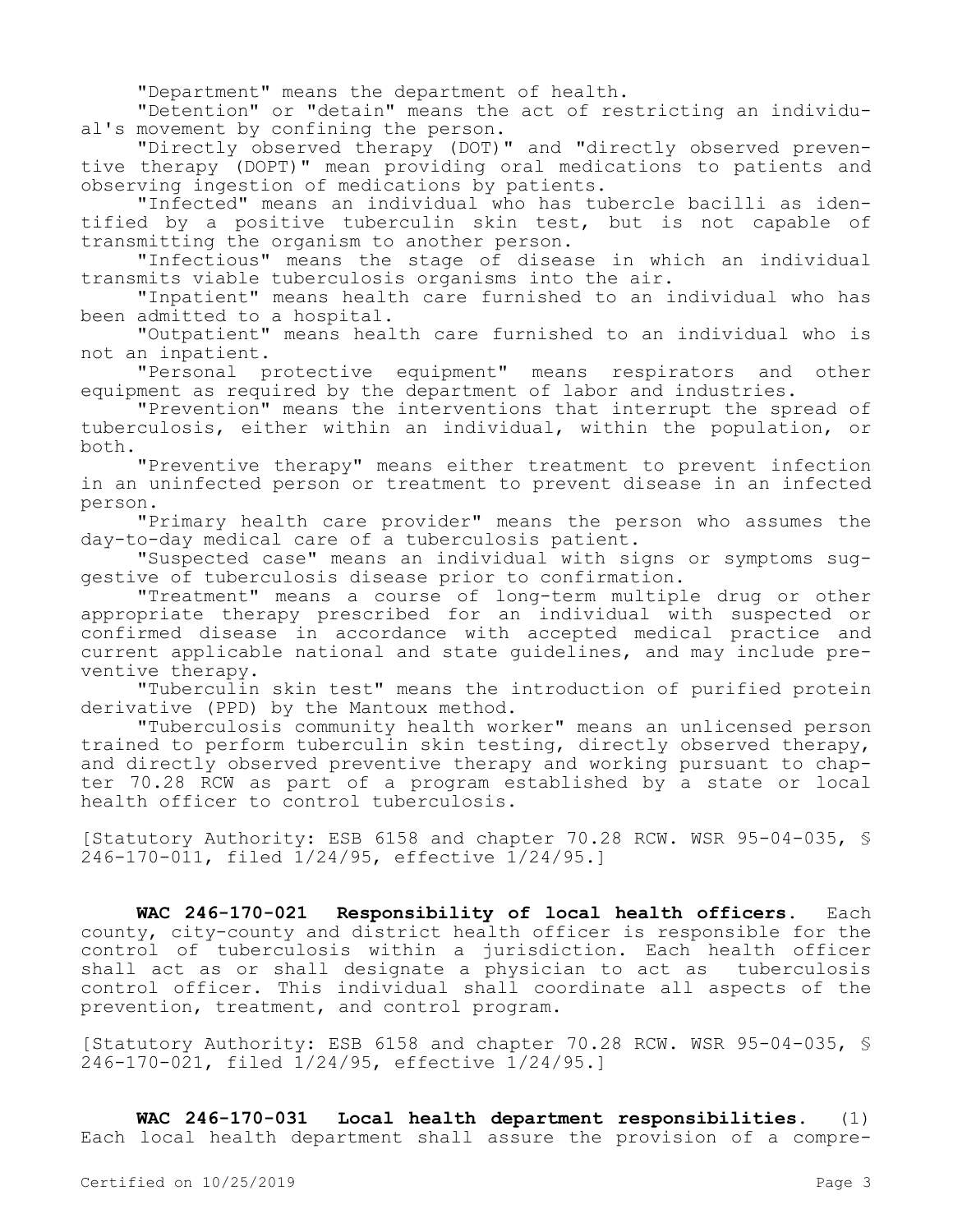hensive program for the prevention, treatment, and control of tuberculosis. Services shall include:

(a) Prevention and screening, with emphasis on screening of high risk populations;

(b) Diagnosis and monitoring, including laboratory and radiology;

(c) Individualized treatment planning consistent with American Thoracic Society/Centers for Disease Control and Prevention statements based on the least restrictive measures necessary to assure appropriate treatment; and

(d) Case management.

(2) In the absence of third party reimbursement, the local health department shall assure the provision of inpatient or outpatient care, including DOT/DOPT and case management.

(3) Each local health department shall maintain a register of all diagnosed or suspected cases of tuberculosis. In addition, each local health department shall also maintain a register of individuals to whom that health department is providing preventive therapy. Quarterly status reports on suspected and diagnosed cases shall be furnished to the department of health tuberculosis control program.

(4) A physician knowledgeable in the diagnosis and treatment of tuberculosis approved by the department shall be available to provide review of diagnoses, plans of management and, if appropriate, discharge from inpatient facilities.

(5) Sufficient nursing, clerical, and other appropriate personnel shall be provided to furnish supervision of preventive and outpatient treatment, surveillance, suspect evaluation, epidemiologic investigation, and contact workup.

[Statutory Authority: ESB 6158 and chapter 70.28 RCW. WSR 95-04-035, § 246-170-031, filed 1/24/95, effective 1/24/95.]

**WAC 246-170-035 Tuberculin skin testing and medication administration training.** The department shall make available a course to be used by the state tuberculosis control program or local health departments to train tuberculosis community health workers.

This course shall include, but not be limited to:

(1) Tuberculosis infection and disease, including prevention, transmission, pathogenesis, diagnosis and treatment;

(2) The administration, reading, and interpretation of the Mantoux tuberculin skin test;

(3) The performance of oral directly observed therapy and directly observed preventive therapy;

(4) Adverse reactions to tuberculosis medications and how to monitor patients for adverse reactions;

(5) Appropriate referral mechanisms for positive skin tests, adverse reactions, or other medical needs;

(6) Personal health and safety requirements including the use of personal protective equipment.

[Statutory Authority: ESB 6158 and chapter 70.28 RCW. WSR 94-20-080, § 246-170-035, filed 10/4/94, effective 11/4/94.]

**WAC 246-170-041 Inpatient services requirements.** (1) Inpatient services to infectious or suspected cases shall be provided in hospitals or hospital units of correctional facilities. These facilities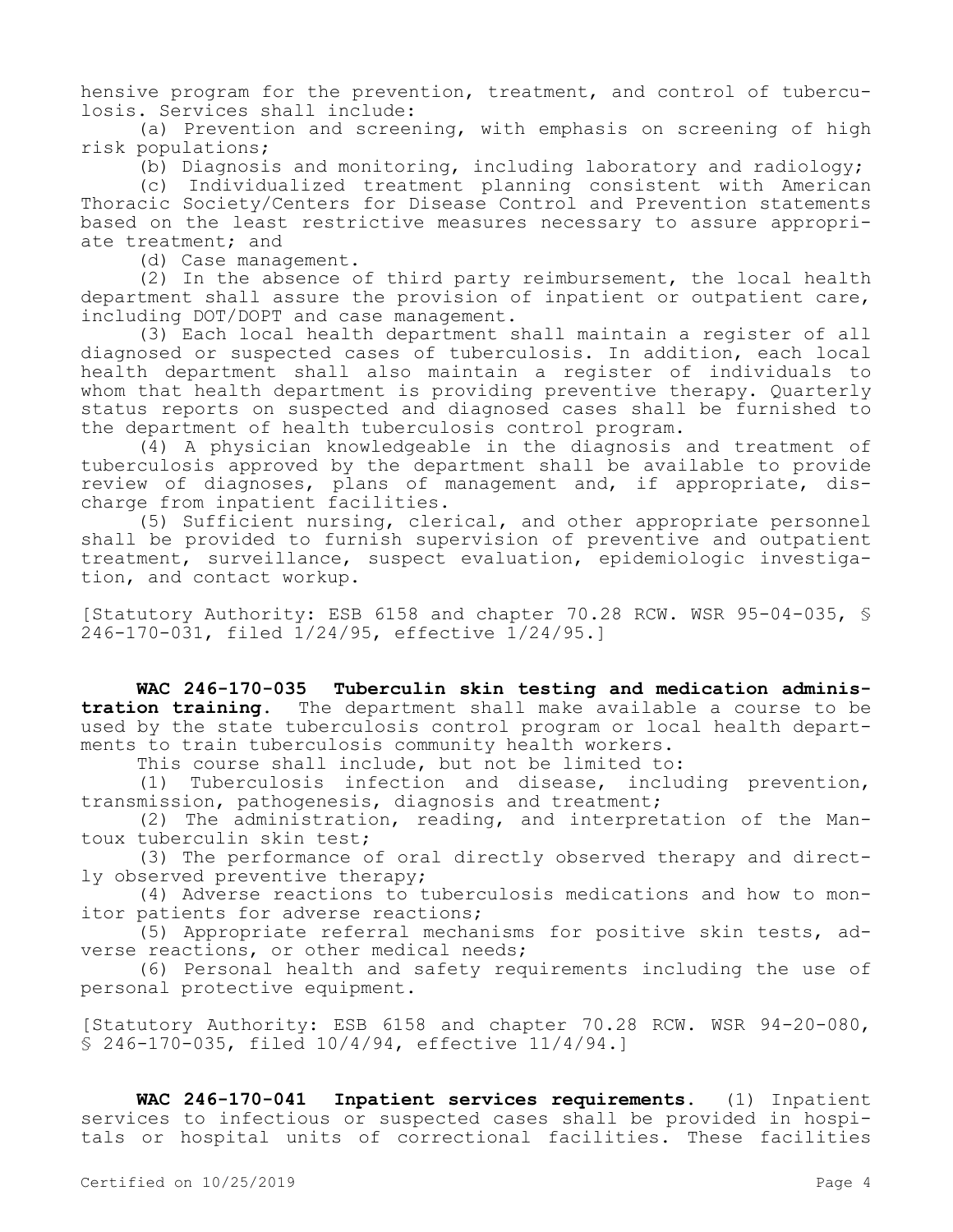shall meet infection control program requirements pursuant to WAC 246-318-035, and shall provide:

(a) A single-patient room consistent with the guidelines set forth in the *1994 CDC Guidelines For Preventing the Transmission of Tuberculosis in Health Care Facilities*, or as hereafter amended. Copies of these guidelines are available from the Washington state department of health, TB control program;

(b) Medical, nursing, laboratory, radiology, pharmacy, patient education, and social services;

(c) Discharge conferences involving at least the current primary provider, a local health department representative, and transferring and receiving facility representatives.

(2) Suspected and infectious cases may be housed and treated in other settings not meeting the requirements of this section only as approved by the local health officer.

[Statutory Authority: ESB 6158 and chapter 70.28 RCW. WSR 95-04-035, § 246-170-041, filed 1/24/95, effective 1/24/95.]

**WAC 246-170-051 Procedures for involuntary testing, treatment,**  and detention. (1) A local health officer shall make reasonable efforts to obtain voluntary compliance with requests for examination, testing, and treatment prior to initiating the procedures for involuntary detention.

(2) If the local health officer has reason to believe that:

(a) A person is a suspected case, and that the person has failed to comply with a documented request from a health care practitioner or the local health officer to submit to examination and testing;

(b) A person with confirmed tuberculosis is failing to comply with an individual treatment plan approved by the local health officer;

(c) A person who is either a suspected or confirmed case and is failing to comply with infection control directives issued by the local health officer; or

(d) A person is a suspected or confirmed case of tuberculosis based upon generally accepted standards of medical and public health science. A local health officer shall investigate and evaluate the factual basis supporting his or her "reason to believe";

then the health officer may detain the person, cause the person to be detained by written order, or petition the superior court *ex parte* for an order to take the person into emergency detention for testing or treatment, or both. The period of detention shall not exceed seventytwo hours, excluding weekends and holidays.

(3) At the time of detention the person detained shall be given the following written notice:

NOTICE: You have the right to a superior court hearing within seventy-two hours of detention, excluding holidays and weekends. You have the right to legal counsel. If you are unable to afford legal counsel, then counsel will be appointed for you at government expense and you should request the appointment of counsel at this time. If you currently have legal counsel, then you have an opportunity to contact that counsel for assistance.

You have a right to contest the facts alleged against you, to cross-examine witnesses, and to present evidence and witnesses on your behalf.

You have a right to appeal any decision made by the court.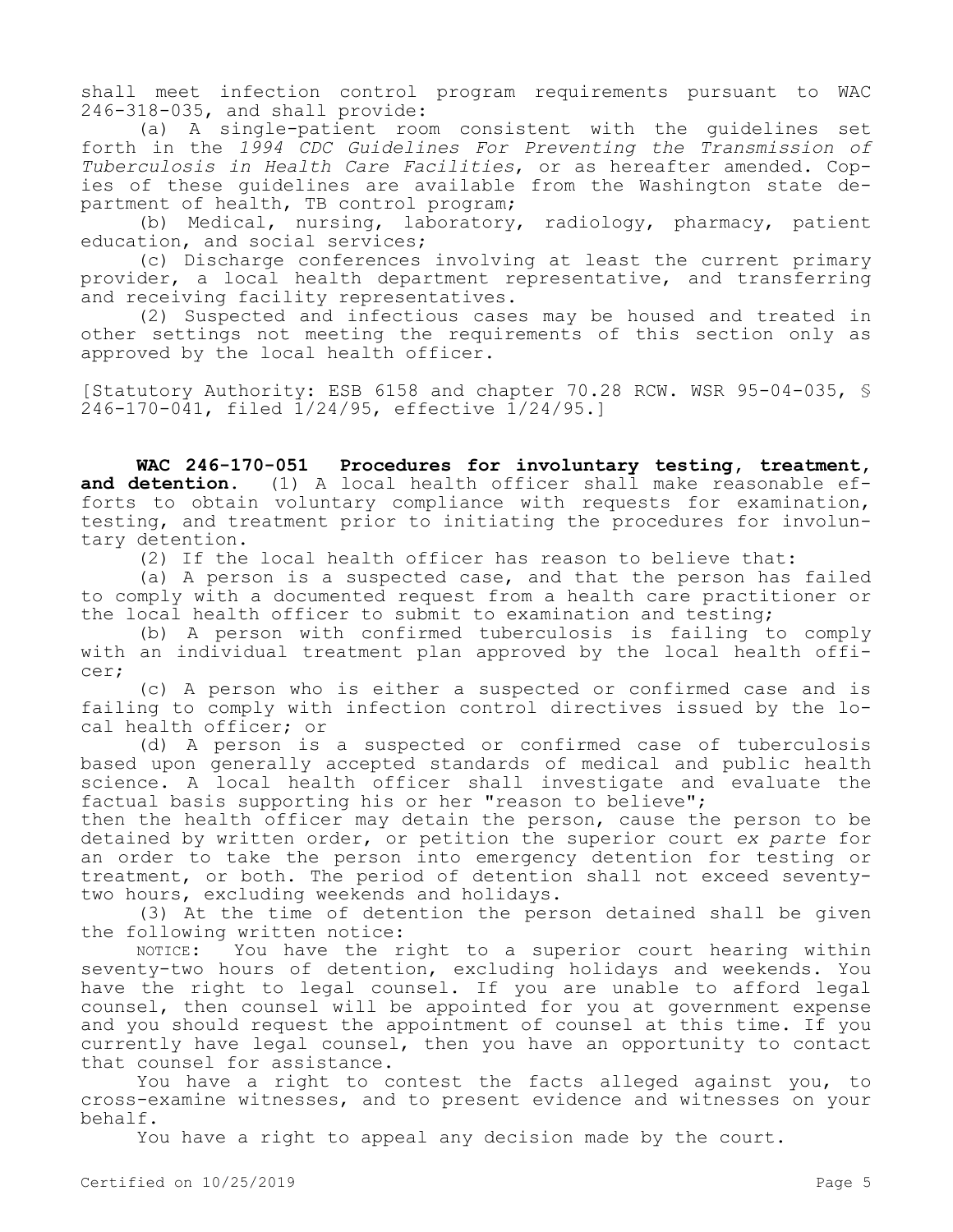You may be given appropriate TB medications only on your informed consent, or pursuant to a court order.

(4) If a person is involuntarily detained under this section, within one judicial day of initial detention, the local health officer shall file with the superior court in the county of detention a petition for detention. A petition filed under this section shall specify:

(a) The basis for the local health officer's belief that the respondent is either a suspected or confirmed case; including the name, address and phone numbers of whom the health officer expects to testify in support of the petition for detention and identification of any and all medical tests and records relied upon by the local health officer;

(b) The specific actions taken by the local health officer to obtain voluntary compliance by the respondent with recommended examination and testing or treatment, as the case may be;

(c) The nature and duration of further detention or other courtordered action that the local health officer believes is necessary in order to assure that the respondent is appropriately tested or treated;

(d) The basis for believing that further detention or other court-ordered action is necessary to protect the public health; and

(e) Other information the local health officer believes is pertinent to the proper resolution of the petition.

(5) Service on respondent. The health officer shall serve a copy of the petition on the individual named therein at the time of the detention. If the person informs the health officer that he or she is represented by legal counsel, service on such counsel shall be made by delivering a copy of the petition to the attorney's office no later than the time of filing the petition with the superior court.

[Statutory Authority: ESB 6158 and chapter 70.28 RCW. WSR 95-04-035, § 246-170-051, filed 1/24/95, effective 1/24/95.]

**WAC 246-170-055 Due process proceedings.** (1) A hearing on the petition for detention filed under WAC 246-170-051 shall be conducted in superior court within seventy-two hours after initial detention, excluding weekends and holidays. The local health officer shall have the burden of proving the allegations set forth in the petition by a preponderance of the evidence. The person named in the petition shall have the right to cross-examine witnesses, present evidence, and be represented by an attorney at any hearing held on the petition. If the person is indigent and requests appointment of legal counsel, legal counsel shall be appointed at public expense at least twenty-four hours prior to the superior court hearing.

(2) At the conclusion of the hearing, the court shall consider the evidence, the action taken by the health officer to secure voluntary compliance by the patient, and the purpose and intent of the public health laws, including this chapter, and may take one of the following actions:

(a) If the court finds that the respondent is a suspected case, the court may enter an order requiring that the person be subjected to further examination, testing, and treatment as specified in the court's order. If the court finds that further detention of the respondent is necessary in order to assure that the examination, testing, and treatment occurs, or to protect the public health the court may order that the respondent be detained for an additional period not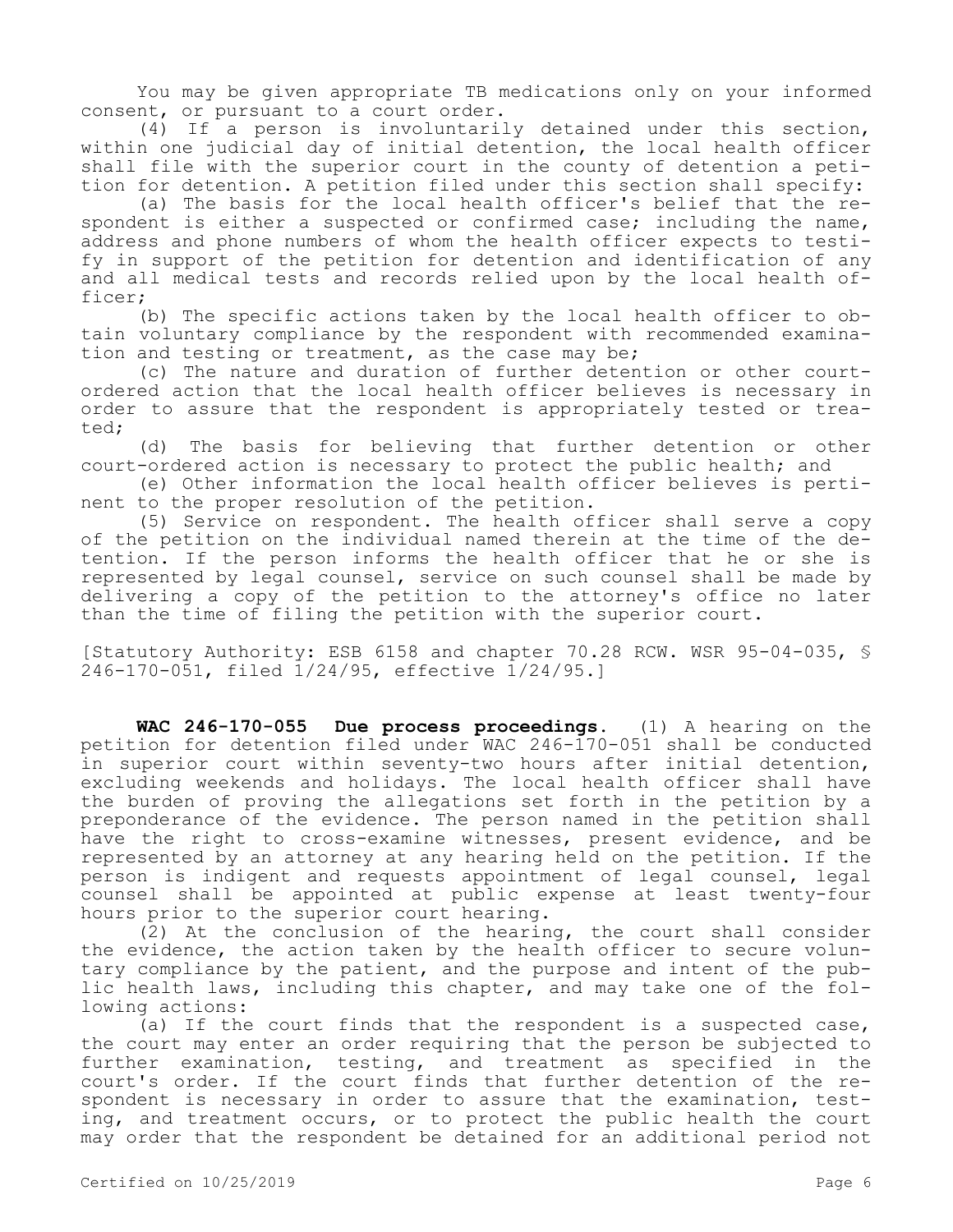to exceed forty-five days. The results of testing conducted under this chapter shall be provided to the court and the person detained or his or her legal counsel as soon as they are available to the local health officer. The court may then conduct an additional hearing to determine whether the person is a confirmed case and, if so, whether further measures are necessary to protect the public health pursuant to (b) or (c) of this subsection.

(b) If the court finds that the person is a confirmed case, that further measures less restrictive than detention of the respondent are necessary to assure that appropriate treatment is implemented and that imposition of less restrictive measures will be sufficient to protect the public health, the court may enter an order setting forth such measures and ordering the respondent to comply with the measures.

(c) If the court finds that the person is a confirmed case, that further detention of the respondent is necessary to protect the public health, and that imposition of less restrictive measures will not be sufficient to protect the public health, the court may order that the respondent be detained and treated for an additional period not to exceed forty-five days.

(d) If the court finds that there is insufficient evidence to support the petition for detention, then the court shall immediately release the person detained.

(3) A person detained under this chapter may be released prior to the expiration of the court-ordered detention if the health officer or the court finds that less restrictive measures are sufficient to protect the public health. The court may impose such conditions on the release of the person as the court finds are necessary to protect the public health. A person detained under this chapter may also petition the court for release based upon new evidence or a change in circumstances.

(4) The court may extend a period of court-ordered detention for additional periods not to exceed one hundred eighty days each following a hearing as described in WAC 246-170-051 and this section, if the court finds that the requirements of subsection  $(2)$   $(a)$ ,  $(b)$ , or  $(c)$  of this section have been met and if the court finds that further detention is necessary to assure that appropriate treatment is implemented, and that imposition of less restrictive measures are not sufficient to protect the public health. As an alternative to extending the period of detention, if the court finds after hearing that further measures less restrictive than detention are necessary to assure that appropriate treatment is continued, and that imposition of less restrictive measures will be sufficient to protect the public health, the court may enter an order setting forth the measures and ordering the respondent to comply.

(5) In the event that a person has been released from detention prior to completion of the prescribed course of treatment and fails to comply with the prescribed course of treatment, the health officer where that individual is found may detain that person, and any court having jurisdiction of the person may order the person detained for an additional period or periods, not to exceed one hundred eighty days each, as the court finds necessary to protect the public health.

(6) If a person has been detained in a county other than the county in which the court that originally ordered the detention is located, venue of the proceedings may remain in the original county, or may be transferred to the county of detention. Change in venue may be sought either by the local health officer in the original county or in the county of detention, or by the person detained. Except as other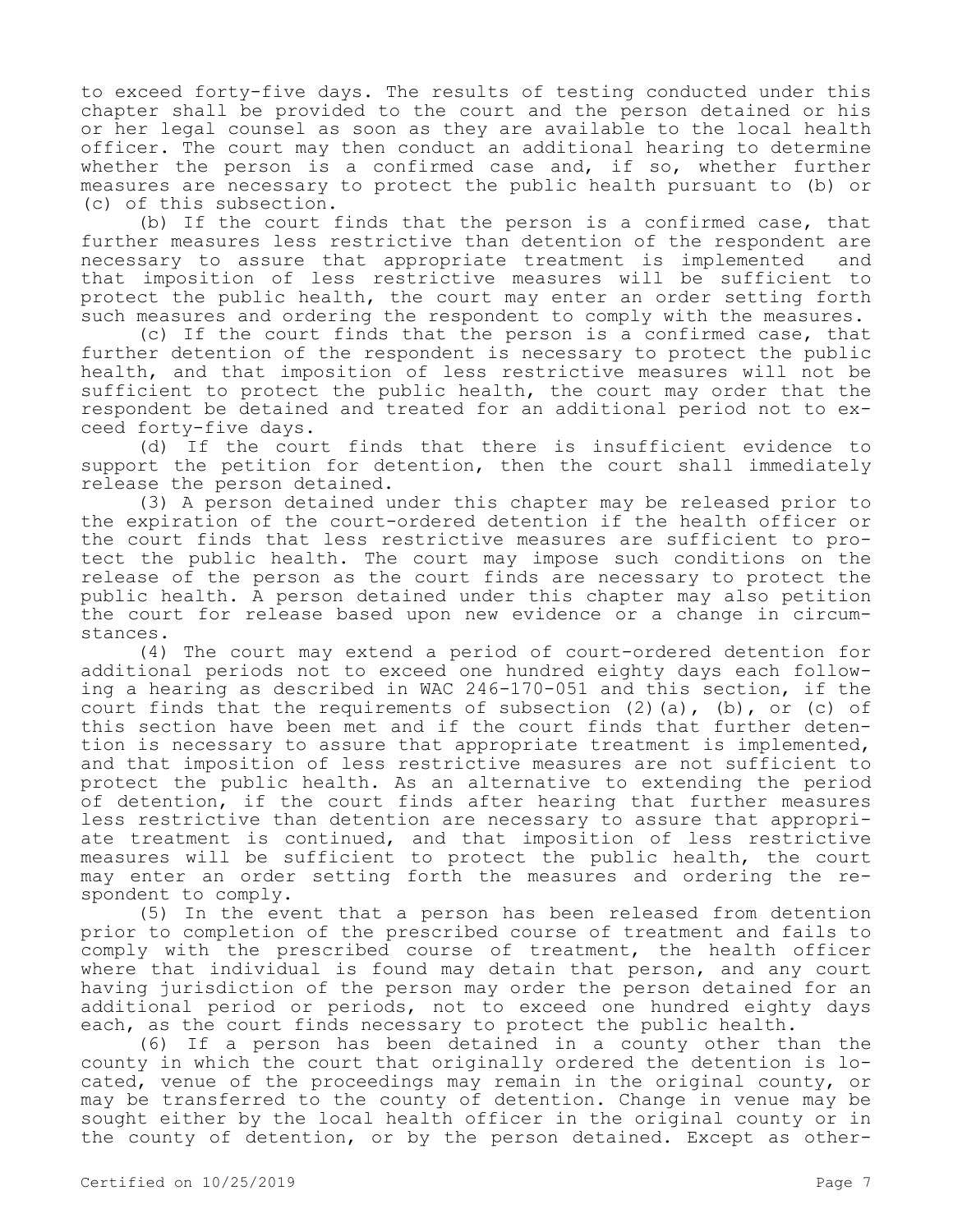wise agreed between the original health officer and the health officer in the county of detention, the original health officer retains jurisdiction over the detained person, including financial responsibility for costs incurred in implementing and continuing the detention.

(7) Court orders entered under this chapter shall be entered only after a hearing at which the respondent is accorded the same rights as at the initial hearing on the petition for detention.

(8)(a) When a court order for detention is issued, the transporting law enforcement agency and the receiving facility shall be informed of the infectious TB status of the person for disease control and the protection of the health of the staff, other offenders and the public. Such information shall be made available prior to the transport.

(b) Whenever disclosure is made pursuant to this subsection, it shall be accompanied by a statement in writing which includes the following or substantially similar language: "This information has been disclosed to you from records whose confidentiality is protected by state law. State law prohibits you from making any further disclosure of it except as authorized by state law."

(c) Transporting agencies and/or receiving facilities shall establish and implement policies and procedures that maintain confidentiality related to the detained person's medical information as defined in this subsection and state law.

[Statutory Authority: ESB 6158 and chapter 70.28 RCW. WSR 95-04-035, § 246-170-055, filed 1/24/95, effective 1/24/95.]

**WAC 246-170-061 Initiation of testing or treatment.** If a person has been detained under WAC 246-170-051 or 246-170-055, the health officer may begin testing or treatment, with informed consent, or pursuant to a court order as appropriate, pending the hearing required under WAC 246-170-055.

[Statutory Authority: ESB 6158 and chapter 70.28 RCW. WSR 95-04-035, § 246-170-061, filed 1/24/95, effective 1/24/95.]

**WAC 246-170-065 Persons already detained, confined, or committed.** (1) The provisions of WAC 246-170-051 through 246-170-061 do not apply to persons who have been lawfully detained, confined, or committed to the custody of a penal institution, a mental health facility, or another public or private institution. The person in charge of such facility or his or her designee shall report to the local health officer the names of persons in custody who are either a suspected or confirmed case. The report shall include information indicating the date upon which the person is to be released from the facility, if known, and if no specific release date has been determined, the earliest date upon which release is likely to occur. A person in custody may be ordered to undergo examination and testing or treatment, as appropriate, by the person in charge of the facility or designee, subject to such constitutional or other requirements as may be applicable.

(2) The person in charge of a custodial facility shall notify the local health officer and the department of the release of a person who is at the time of release reasonably believed to be either a suspected or confirmed case. The notice shall be given to the local health officer where the facility is located and to the local health officer hav